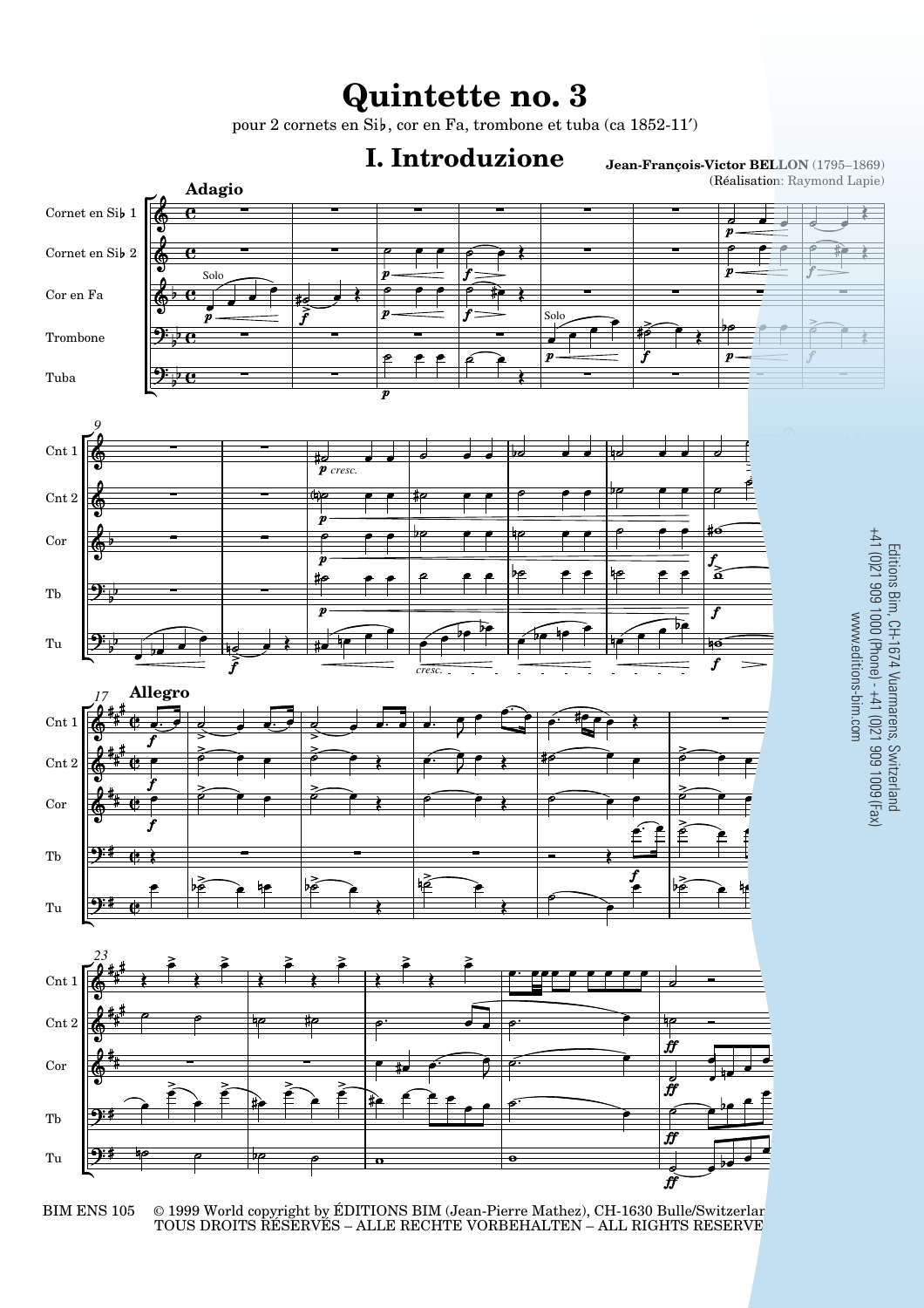





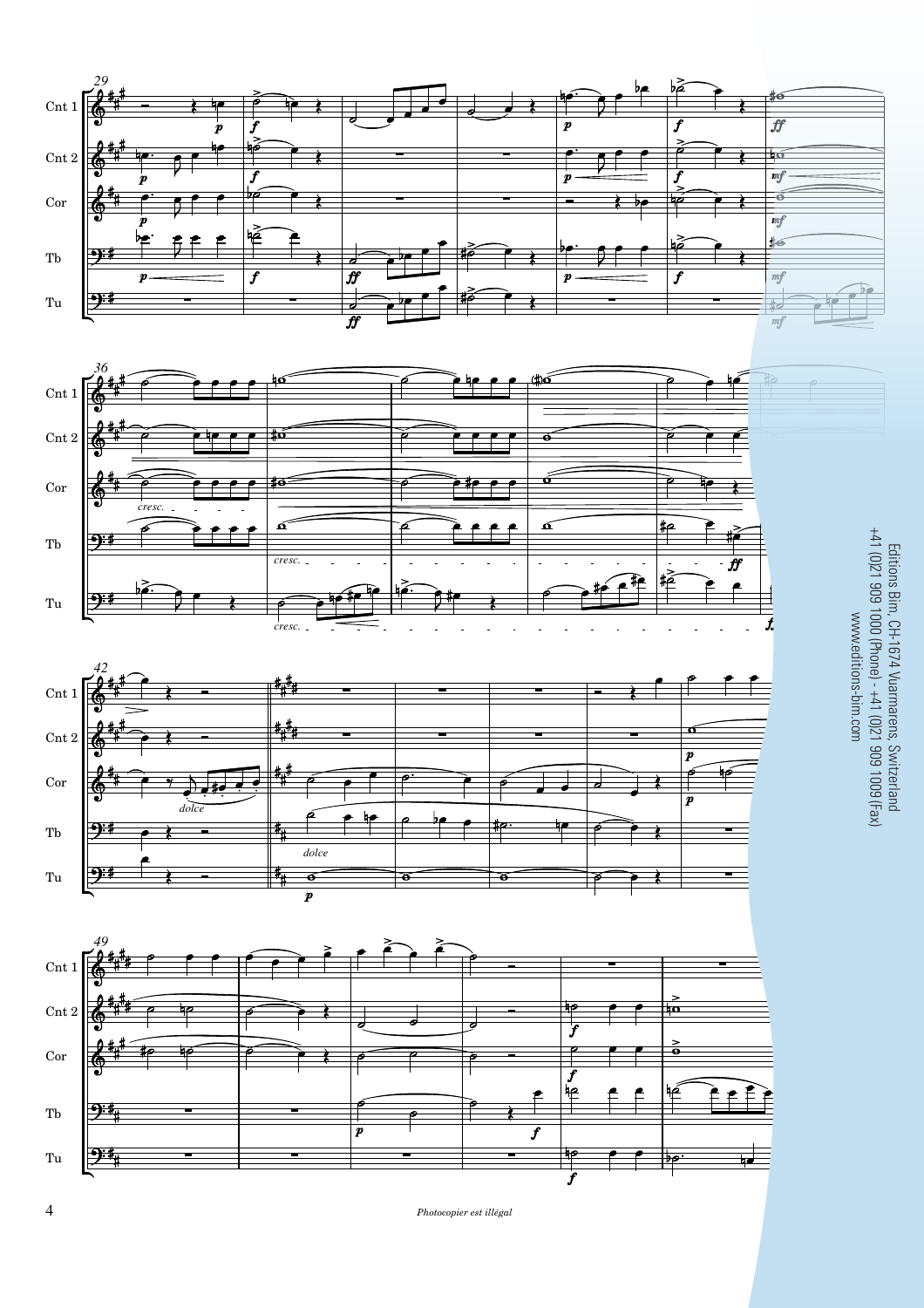## **II. Menuetto**

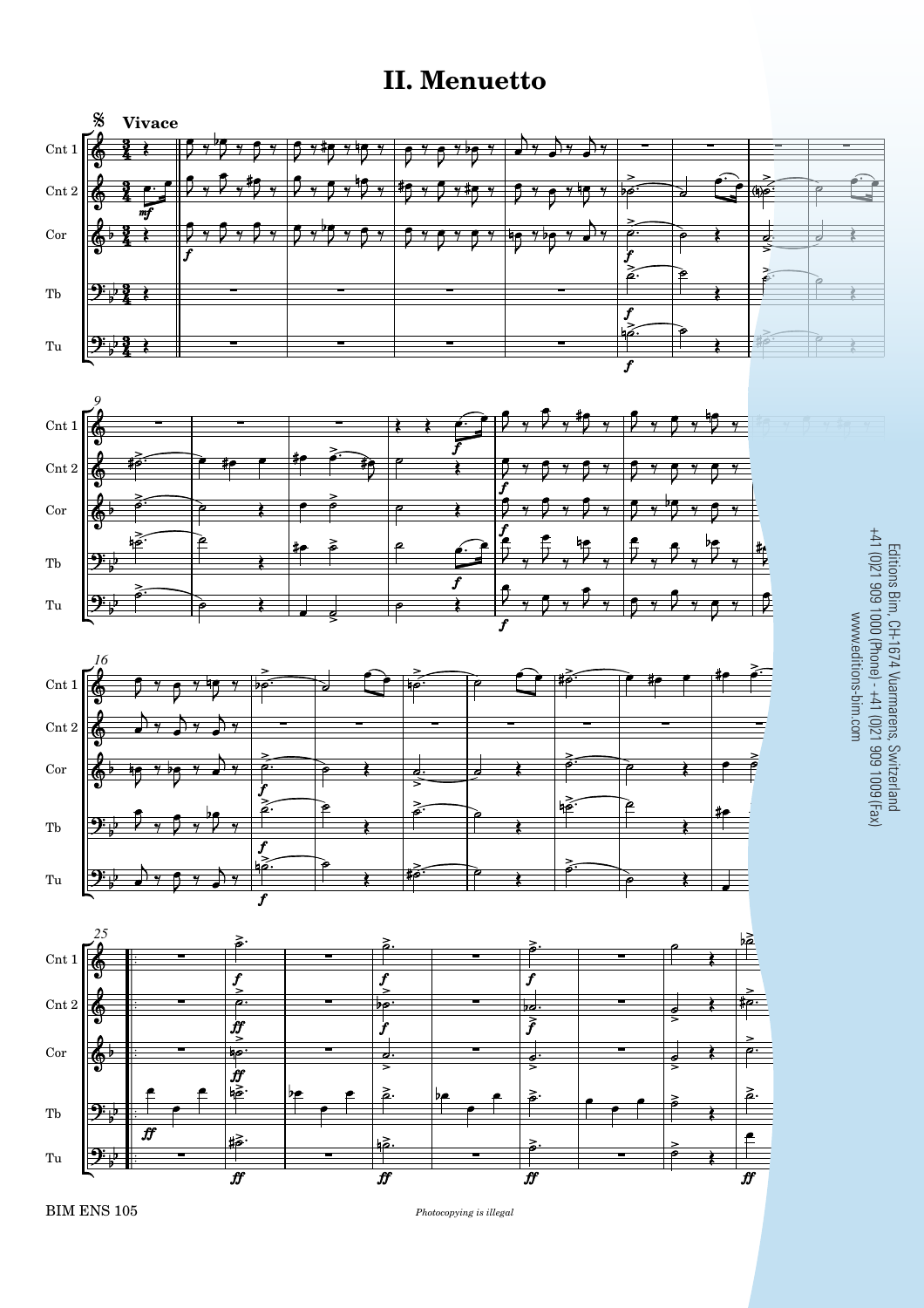







Editions Bim, CH-1674 Vuarmarens, Switzerland<br>+41 (0)21 909 1000 (Phone) - +41 (0)21 909 1009 (Fax) +41 (0)21 909 1000 (Phone) - +41 (0)21 909 1009 (Fax) Editions Bim, CH-1674 Vuarmarens, Switzerland www.editions-bim.com www.editions-bim.com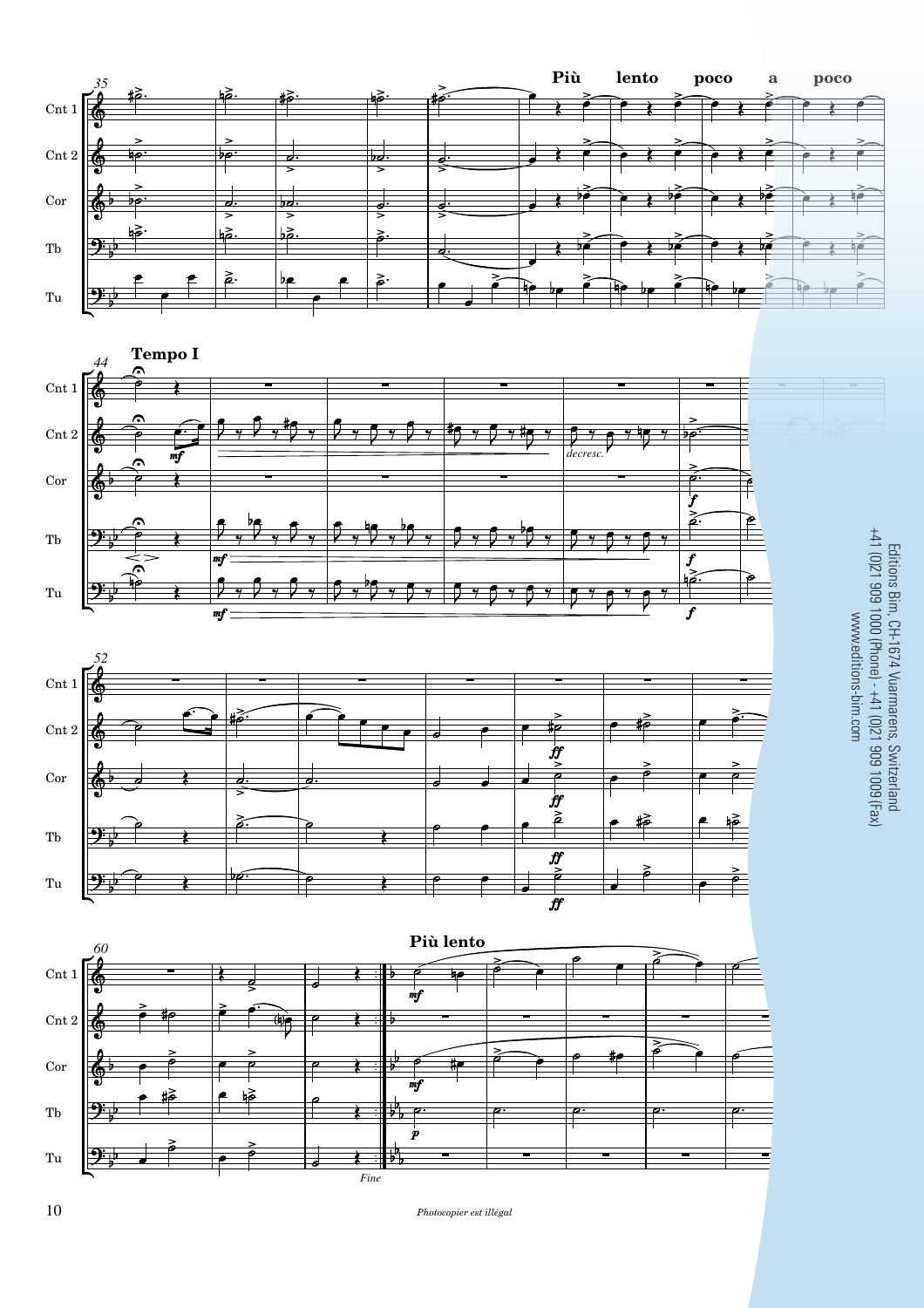## **III. Romance**



 $12$  *Photocopying is illegal* 

Editions Bim, CH-1674 Vuarmarens, Switzerland<br>+41 (0)21 909 1000 (Phone) - +41 (0)21 909 1009 (Fax)<br>www.editions-bim.com +41 (0)21 909 1000 (Phone) - +41 (0)21 909 1009 (Fax) Editions Bim, CH-1674 Vuarmarens, Switzerland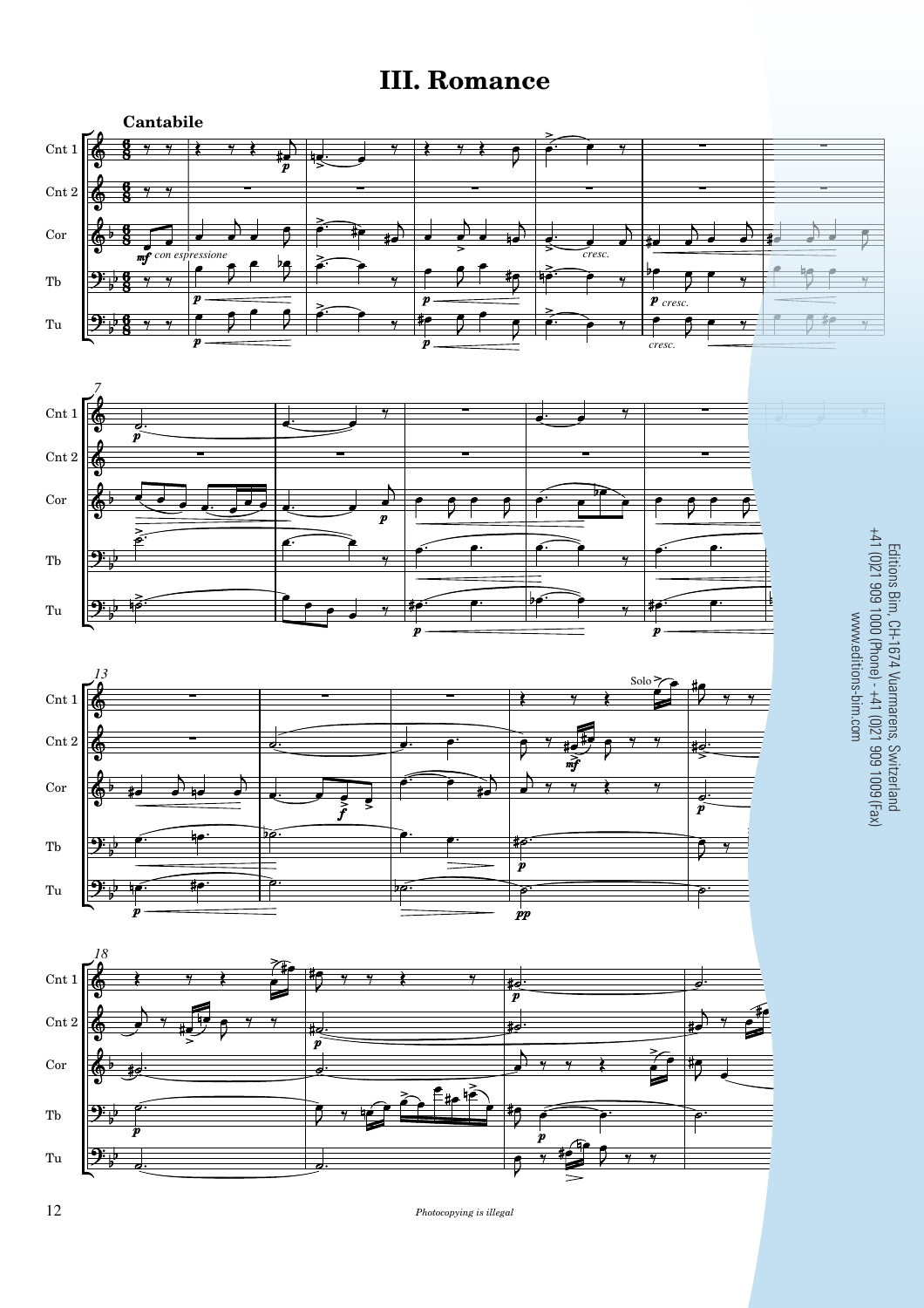







Editions Bim, CH-1674 Vuarmarens, Switzerland<br>+41 (0)21 909 1000 (Phone) - +41 (0)21 909 1009 (Fax) +41 (0)21 909 1000 (Phone) - +41 (0)21 909 1009 (Fax) Editions Bim, CH-1674 Vuarmarens, Switzerland www.editions-bim.com www.editions-bim.com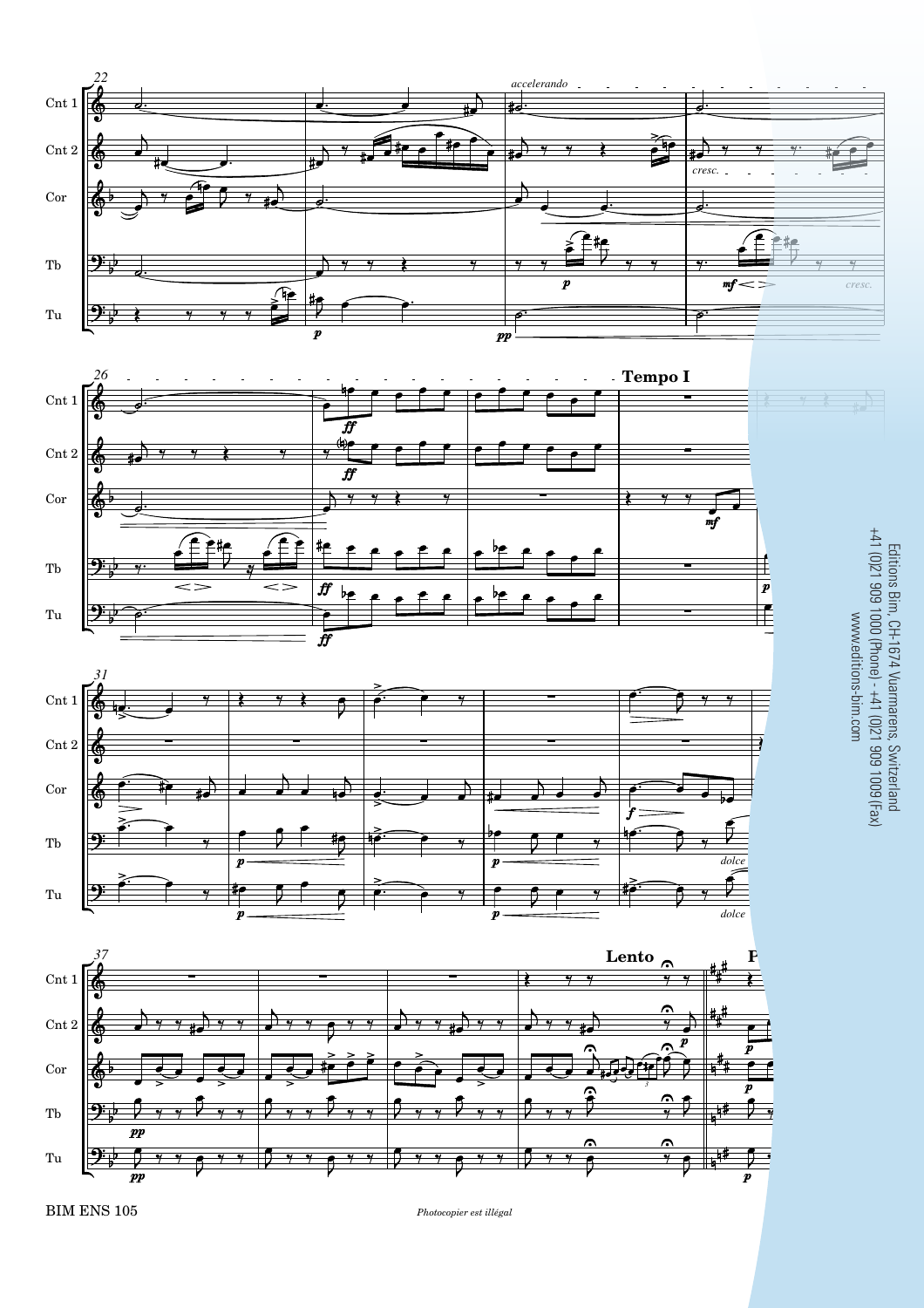## **IV Rondo**